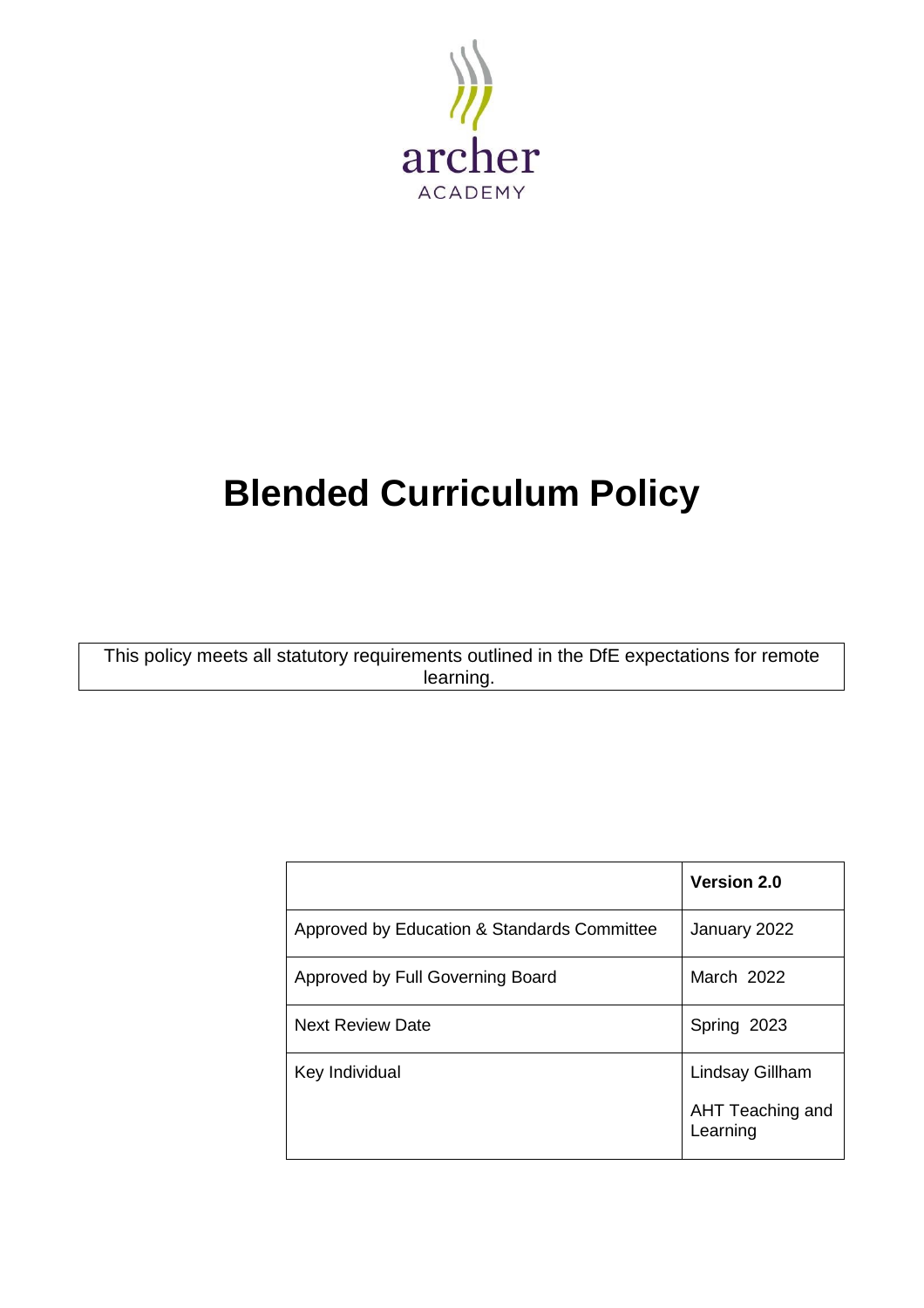## **Contents**

| 1.  |  |
|-----|--|
| 2.  |  |
| 3.  |  |
| 4.  |  |
| 5.  |  |
| 6.  |  |
| 7.  |  |
| 8.  |  |
| 9.  |  |
| 10. |  |
| 11. |  |
| 12. |  |
| 13. |  |
| 14. |  |
| 15. |  |
| 16. |  |
| 17. |  |
| 18. |  |
| 19. |  |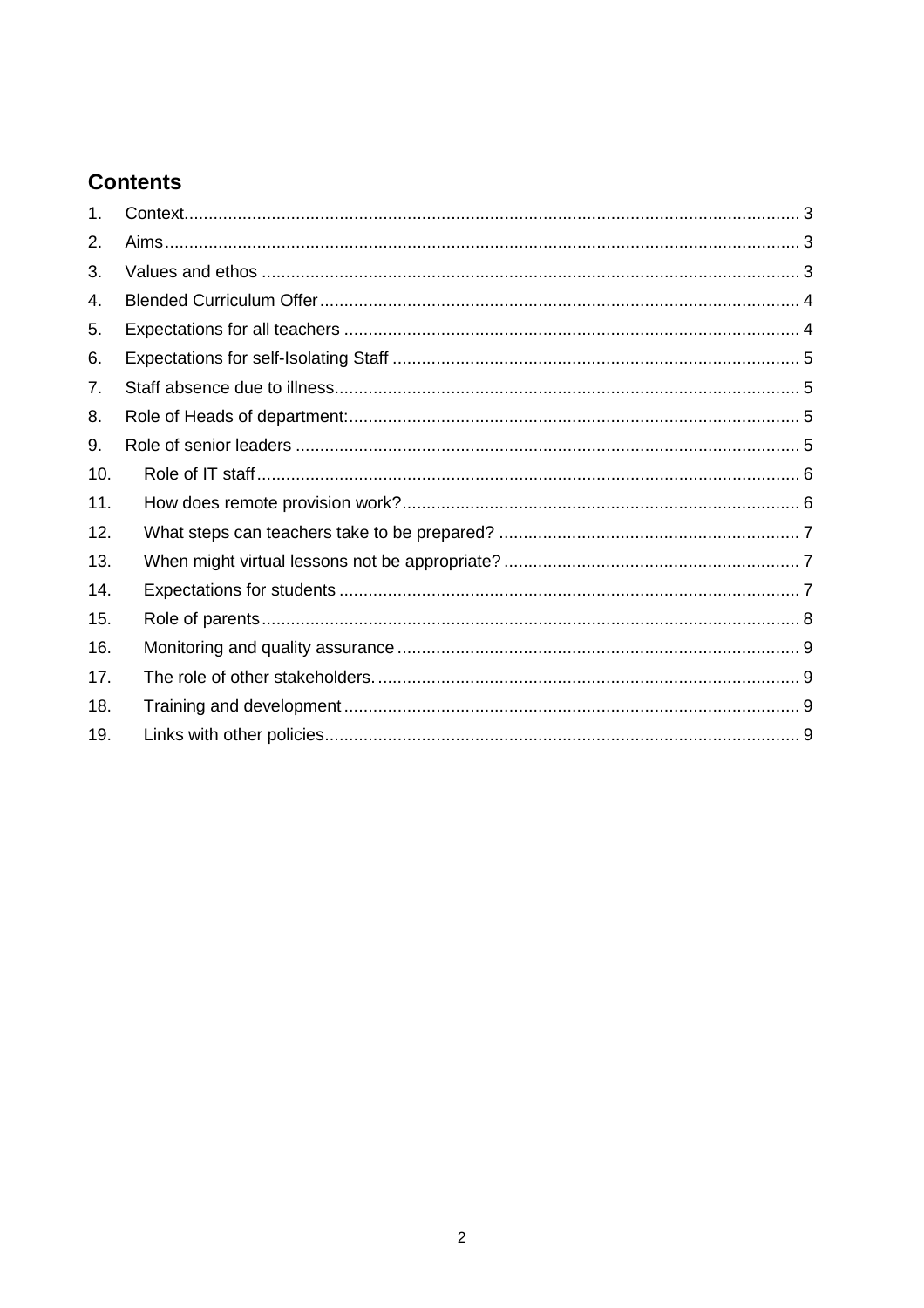## **1. Context**

#### **What is the blended curriculum?**

Our blended curriculum model is one where subject specialist knowledge and skills can be delivered both through traditional classroom teaching or the delivery of lessons remotely, using online educational tools. Online teaching can involve a combination of the setting of remote work tasks for students to complete independently or can involve the delivery of teacher led virtual lessons through our educational platform, MS Teams.

Remote work refers to learning that takes place when a student is not able to come to school, for example when self-isolating or during a period of school closure. The DFE states that students in KS3 and KS4 should receive a minimum of 5 hours of remote work a day in these circumstances. These hours will include both direct virtual teaching and time for students to complete tasks or assignments independently. Our school ambition is to try to provide as many hours of teacher led virtual lessons as is possible. When this is not possible remote work is set as independent tasks or activities for students to get on with independently.

#### **Why do we need a blended curriculum model?**

Across the course of the last two academic years, the way in which we have delivered the curriculum has changed significantly. Following extended periods of school closure across 2020 - 2021, We have been regularly required to adapt to a situation where significant numbers of both staff and students were required to self-isolate and teach/learn from home. Throughout this time, our curriculum delivery has had to respond to different needs to ensure that all students are learning and that student progress continues to accelerate.

#### **What is the blended curriculum policy?**

This policy outlines how we deliver this complex curriculum model and what the expectations are for all stakeholders in a variety of different learning circumstances. It details specific processes in relation to the blended learning model, covering details about how teachers should deliver virtual lessons from home, how teachers should set remote work for students at home and what we expect from all stakeholders to ensure this process is smooth and effective.

#### **2. Aims**

The aim of this policy is to set out the expectations for all members of the school community with regards to the blended curriculum model. This includes teachers and students who have been asked to self-isolate, bubble/year group self-isolating in line with guidance from PHE or procedures for the event of a full school closure .

#### **The policy should:**

- Ensure consistency in our approach to the setting of remote work for all members of the school community who are not in school in all circumstances.
- Provide clear expectations for teaching staff with regards to delivering high quality interactive remote learning opportunities.
- Ensure a thorough approach to curriculum delivery in all circumstances so that all students stay on track with their learning
- Ensure that high quality, interactive remote learning opportunities mirror in-school provision as closely as possible.

## **3. Values and ethos**

Our overarching aim as a school is to ensure the highest quality subject rich teaching and learning in all circumstances, both within the school and through lessons delivered remotely.

Subject specialist knowledge is an essential part of lesson delivery and where possible and appropriate we should strive to ensure that all lessons are delivered by a subject specialist teacher and provide interactive teaching and learning strategies.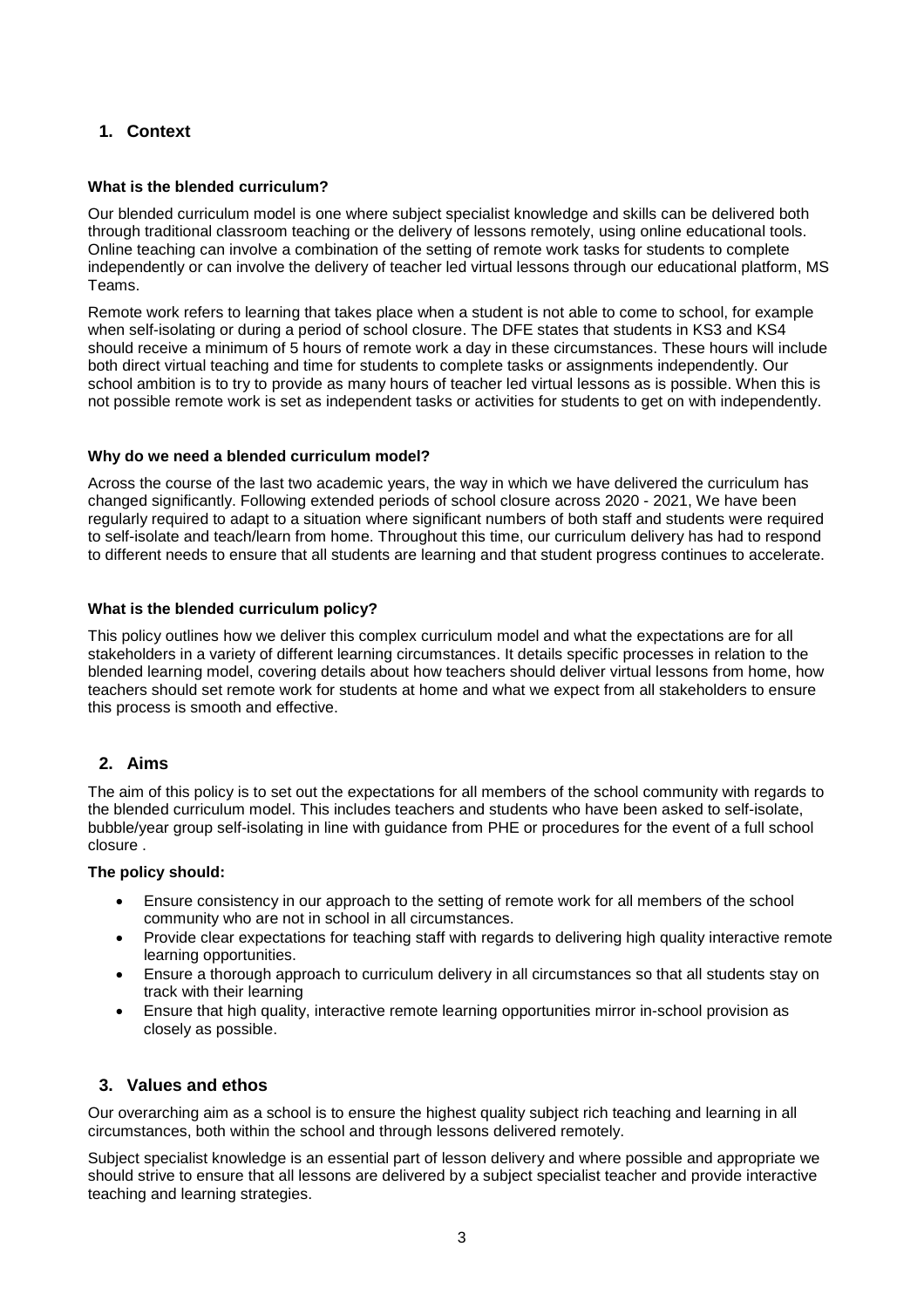Our absolute priority is to ensure that students continue to experience a subject rich, high quality curriculum with engaging and interactive opportunities in line with normal classroom expectations regardless of how they are learning.

## **4. Blended Curriculum Offer**

Where staff or students are absent, we should strive to ensure that lessons continue to be delivered as remote work through live virtual classroom teaching. Virtual lessons should be delivered through MS Teams. The lessons should be scheduled at least a day in advance to provide prior warning to students and allow them time to prepare.

This could mean that:

- if a member of staff is still in school, but the class are not, the lesson should where possible be taught virtually, in line with the timetable and students should join the lesson from home. (See appendix 1 for further guidance)
- if the teacher was at home but the class was in school, where possible, the lesson should be taught virtually with a cover teacher supervising the class. (See appendix 2 for further guidance)
- if some but not all students in a class are required to self-isolate at home, a teacher may be delivering lessons to half their class in school, whilst also teaching virtually to a number of students self-isolating at home.In some cases, classes may be collapsed to allow one teacher to deliver the virtual lesson in school and other teachers to deliver lessons in school.
- if both students and staff are required to be at home during a local or national lockdown, all lessons should be delivered virtually online, using MS Teams, in line with the normal school timetable.

Each week, we ensure remote work has been provided for all year groups, regardless of whether or not there are students absent from a particular year group in school. This remote work is to be completed by students where live virtual lessons are not possible, but is also to be completed by students working from home where only small numbers are isolating or where absence is due to another reason, but the students is still able to complete remote work. Our aim is to provide remote work that allows independent tasks or activites to be completed. Work should be set on a weekly basis for each year group for every subject via MS Teams. The planning of this work should be collaborative and should be delegated across colleagues within a department.

Remote work should be uploaded onto Ms Teams every Monday morning by 9am. Remote work should be commensurate with the number of lessons within in the normal school timetable.

Remote work should provide as many subject rich, interactive teaching experiences as possible. The use of technology to provide additional interactive opportunities can and should be considered, these options might include:

- A lesson PowerPoint with voice note explanations
- A lesson pre-recorded on MS Teams that can be played as a video by the cover teacher

Remote work should be marked, using rubrics through the MS Teams assignment function and returned to students. Work that is not completed should be followed up by the class teacher in line with normal school expectations.

## **5. Expectations for all teachers**

It is the expectation that all teachers would seek to ensure that the school timetable is maintained remotely and that virtual lessons are delivered in line with the timetable as far as possible in all circumstances. The sequence of the curriculum must remain the same and assessment calendars should be maintained.

In doing this, we should endeavour to secure curriculum expectations in line with the following:

- $\checkmark$  The curriculum remains on track for all students both in school and at home  $\checkmark$  Subject specialist teachers are leading lessons to provide expert knowledge
- Subject specialist teachers are leading lessons to provide expert knowledge wherever possible
- $\checkmark$  All students are engaging with lessons every week in line with their normal timetable
- Interactive learning experiences are made possible to engage and motivate students  $\checkmark$  Homework continues to be set and marked in line with the normal school calendar
- Homework continues to be set and marked in line with the normal school calendar
- $\checkmark$  All students are assessed in line with subject assessment calendars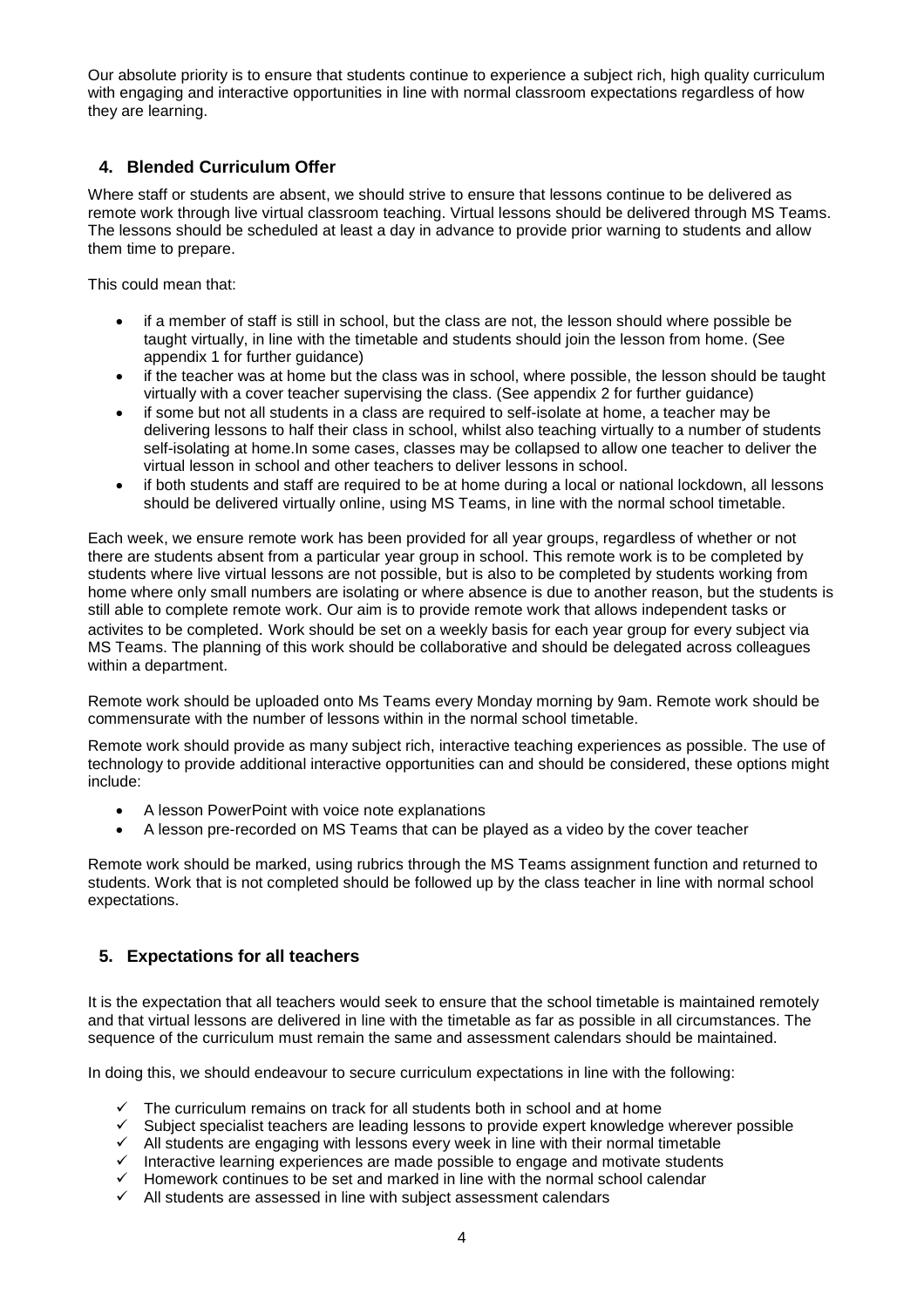- $\checkmark$  All students are being challenged/supported when work is not done
- $\checkmark$  Student work is marked, and feedback is given by class teachers

Further to these central expectations, detailed guidance documents for subject specialist teachers (appendix 1) and cover teachers (appendix 2) have been created to provide further clarification on how to deliver virtual lessons and how to prepare remote work.

## **6. Expectations for self-Isolating Staff**

Staff who are required to self-isolate are expected to carry out duties remotely, as long as they remain well. This means that if you were a teaching member of staff you would use MS Teams to upload remote lessons and lead live virtual lessons in line with your timetable, commensurate with the number of lessons over the course of a week, in line with the scheme of work. You would continue to mark and assess students work and give feedback to students. You would continue to set homework for students using SMH.

## **7. Staff absence due to illness**

If staff are unwell, they will not be expected to lead virtual lessons, but instead will be asked to set normal remote cover work in line with staff absence policy.

### **What happens when there are large numbers of staff absent due to illness?**

If a large number of staff are not able to attend school, in some cases it may be necessary to collapse classes and provide a lecture style lesson to a large group of students. These lessons would require a member of staff leading a lesson from the front of the classroom, with students taking notes or completing independent tasks.

Teachers isolating from home can be used to lead virtual lessons if they are well and able to do so.

## **8. Role of Heads of department:**

Heads of department coordinate subject specific leadership across the school. Alongside teaching responsibilities, heads of department are responsible for:

- Overseeing the short and long term curriculum for subject areas and adapting these plans to meet the needs of virtual learning.
- Working with teachers teaching their subject remotely to make sure that all work set is appropriate and consistently in line with expectations.
- Working with other subject leads and senior leaders to make sure work set remotely across all subjects is appropriate and consistent, and deadlines are being set an appropriate distance away from each other
- Monitoring the remote work set by teachers in their subject explain how they'll do this, such as through regular meetings with teachers or by reviewing work set
- Alerting teachers to resources they can use to teach their subject remotely

## **9. Role of senior leaders**

Alongside any teaching responsibilities, senior leaders are responsible for:

- Co-ordinating the remote learning approach across the school
- Monitoring the effectiveness of remote learning explain how they'll do this, such as through regular meetings with teachers and subject leaders, reviewing work set or reaching out for feedback from pupils and parents
- Monitoring the security of remote learning systems, including data protection and safeguarding considerations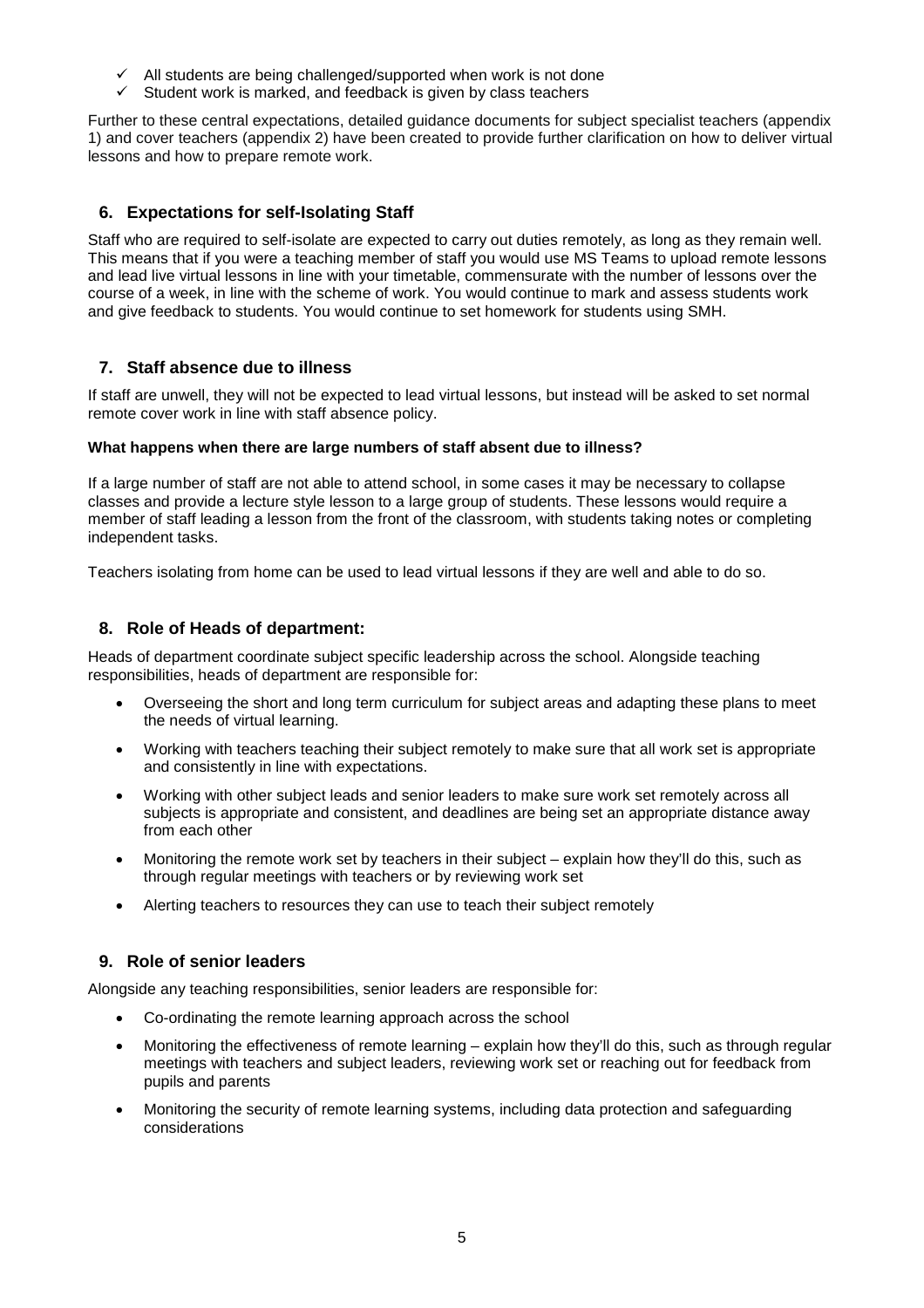## **10. Role of IT staff**

IT staff are responsible for:

- Fixing issues with systems used to set and collect work
- Helping staff and parents with any technical issues they're experiencing
- Reviewing the security of remote learning systems and flagging any data protection breaches to the data protection officer
- Assisting pupils and parents with accessing the internet or devices

### **11. How does remote provision work?**

#### **If a small group of students are sent home/asked to remain at home and work remotely the following steps should be taken to ensure that the teaching of the curriculum remains on track:**

- Curriculum based tasks and activities should be set in the form of remote work via MS Teams for each subject/year group each week. This work should be uploaded onto MS Teams by 9am on Monday morning. This work should be shared across a department team to ensure the workload is manageable.
- Virtual lessons are taught as far as is possible, in line with the timetable to secure interactive teaching.
- Interactive teaching strategies should be used to enhance remote work to enable an interactive approach to teaching, for example embedding voice notes onto PowerPoint slides and videoing explanations/demonstrations of core concepts.
- Students work should be set as an assignment on MS Teams. Work that is submitted should be marked and commented on by teachers.
- Attendance to virtual lessons and submission of remote work should be tracked and monitored, with follow up where students fail to engage.
- Form tutor contact and checking in to support socialisation, well-being and safeguarding. Weekly contact to support relationships between home and school and the return to school.

#### **If a haf year group/bubble or significant number of a particular year group are required to isolate at home and work remotely the following steps should be taken to ensure that the teaching of the curriculum remains on track:**

- Virtual lessons are taught as far as is possible, in line with the timetable to secure interactive teaching. This may require some collapsing of the timetable so that a number of teachers deliver lessons in school, whilst other teacher are reallocated to deliver a virtual lesson to those isolating at home.
- For example, where one class of 7X band are required to isolate at home, but two classes remain in school, two teachers will deliver normal lessons and the third teacher will be released to deliver the virtual lesson to any students isolating.

Additional strategies might also be used to further support large numbers of students isolating:

- Interactive teaching strategies should be used to enhance remote lessons to enable an interactive approach to teaching, for example embedding voice notes onto PowerPoint slides and videoing explanations/demonstrations of core concepts.
- Form tutor contact and checking in to support socialisation, well-being and safeguarding. Weekly contact to support relationships between home and school and the return to school.
- Students work should be set as an assignment on MS Teams. Work that is submitted should be marked and commented on by teachers.

For members of support staff, duties would be reviewed. For example, Teaching Assistants could still attend virtual lessons in line with their timetable and lead interventions remotely.

**In the event of a whole school closure, all lessons should be taught virtually, on MS Teams, in line with the normal school timetable.**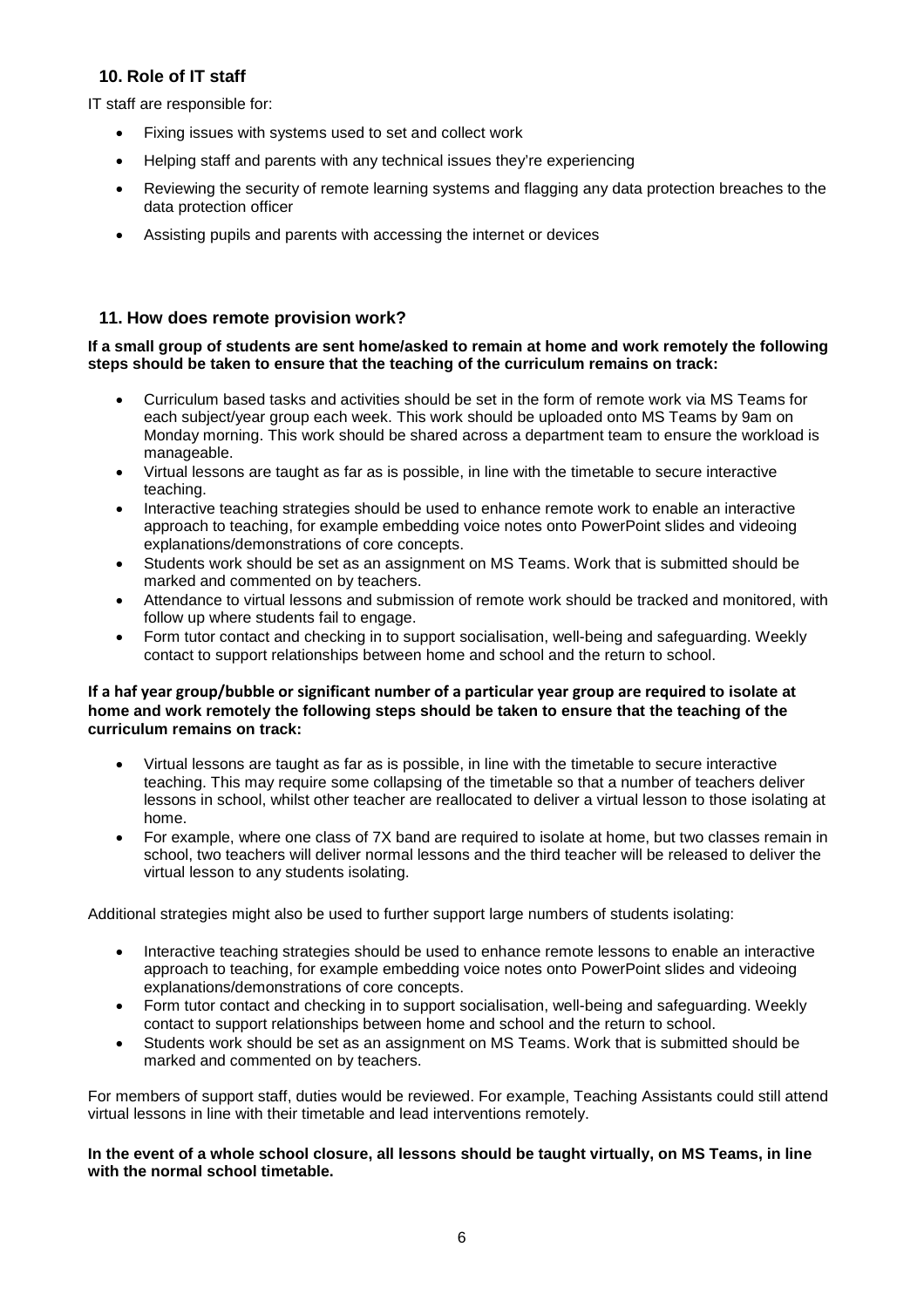- Independent remote work tasks should be set using MS Teams for the first day of closure to enable teachers to prepare lessons and adapt teaching to a suitable format.
- On the second day of closure, lessons should be taught virtually on MS Teams, in line with the normal school timetable.
- Lessons should be scheduled on MS Teams at the beginning of each week, or a minimum of 24 hours in advance so that all students can clearly follow their timetable.
- Lessons should follow the normal school curriculum and provide ambitious and engaging activities for students to complete
- Assessment calendars should be closely followed
- Work should be marked and feedback given in line with whole school policy, with two pieces of depth marked work completed per half term.
- Attendance of lessons should be tracked, monitored and where absence becomes a concern, follow up is required through contact home and use of pastoral systems.

### **12. What steps can teachers take to be prepared?**

To make sure that teachers are ready for a range of different scenarios; the following steps are recommended:

- ensuring you have copies of textbooks and materials needed to support and plan teaching at home
- ensuring you have easy access to schemes of work and teaching resources, for example downloading resources onto a hard drive or 'cloud'
- having a hard copy of your timetable at home
- having a hard copy of class lists, including tutor group list
- ensuring you have copies of key documents needed to support and enable your role at home
- establishing working areas at home with adequate desk space
- review your home ICT equipment and access, including WIFI
- review telephone access
- review your remote login and ensure this is working securely
- check your login details for CPOMS, SMH and Class charts
- review confidence and familiarity with techniques such as adding voice notes to PowerPoint presentations and inserting videoed clips of teacher explanations
- continue to build confidence with MS Teams so that you can maximise its potential
- checking stationery equipment
- discuss with family members/house mates how you might approach home working again, based on the experiences of the summer term

## **13. When might virtual lessons not be appropriate?**

Although our ambition is to provide as many virtual lessons as possible for students completing remote work, this is sometimes not appropriate or possible. For example, if a teacher is unwell or not in school for personal reasons, they will not be expected to lead virtual lessons, but instead will be asked to set normal remote cover work.

Additionally, if there are technical problems which do happen from time to time, it may not be possible for a remote lesson to run, in which case self-isolating students should continue to complete the remote work that has been set on MS Teams.

Other circumstances may also mean that the lesson itself is not suitable to be delivered virtually and class teachers use their professional judgement to make this decision based on the learning activities that need to be completed during the course of the lesson. For example, across a sequence of three lessons, two may be delivered as taught virtual lessons and one may be set as an independent piece of remote work where students have an opportunity for an extended writing task or independent research task.

#### **14. Expectations for students**

In order to ensure that remote work is completed to the highest possible standards, we expect students to follow the below guidelines to ensure that they are working in line with our whole school expectations: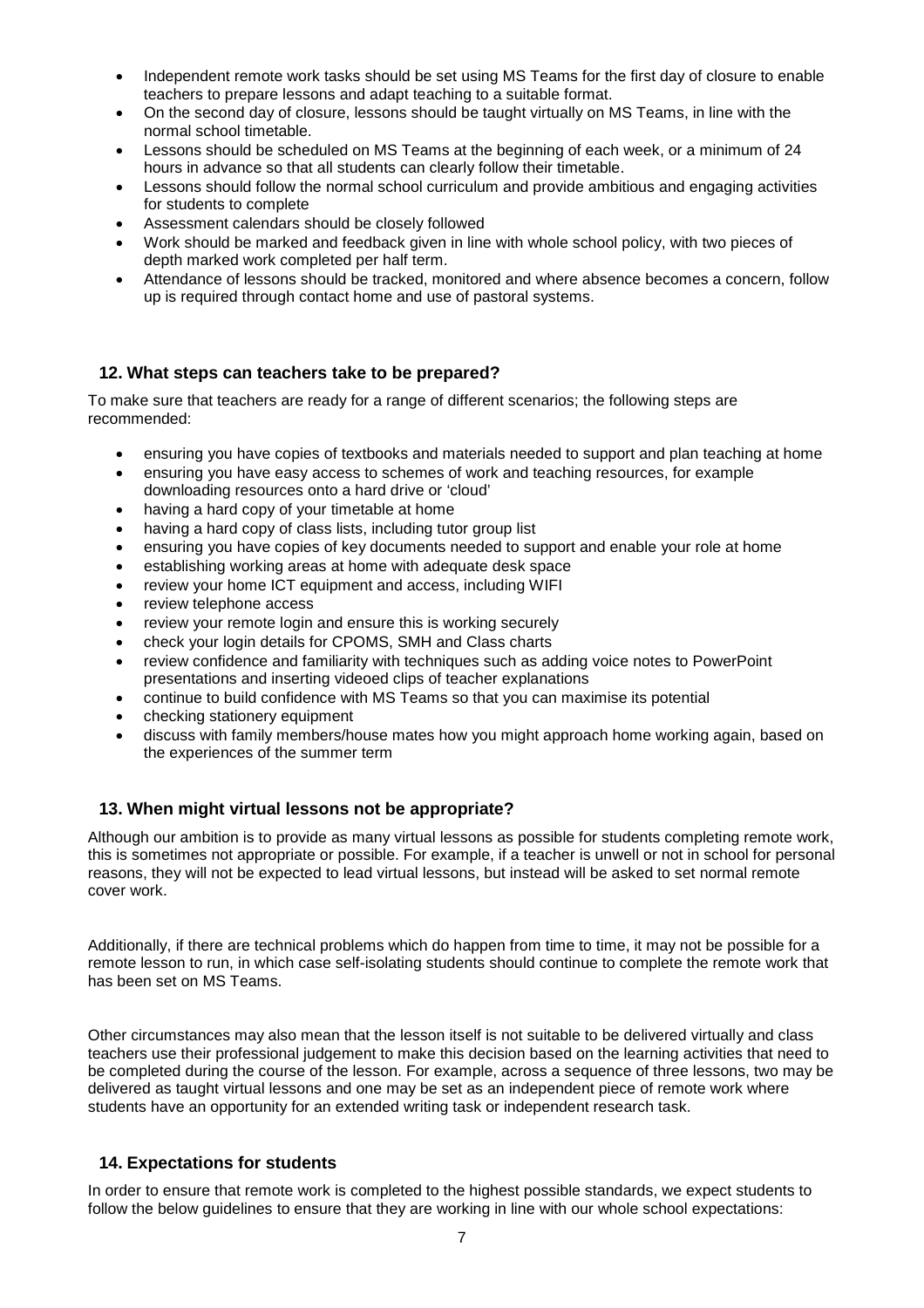- All students should check their MS Teams calendar at the start of each day to identify if a lesson is being delivered virtually and be prepared to join at the appropriate time.
- All students should check the relevant class/subject/year group remote work folder on MS Teams at the start of each day. They should download the resources and tasks from each subject channel in line with normal timetabled lessons for that day and in line with teacher guidance.
- Students should then aim to complete remote work set and join virtual lessons throughout the day in line with their normal school timetable.
- Written work should be completed in line with normal expectations and submitted as an assignment through MS teams so that teachers can review it.
- All written work from remote learning should be printed and brought into school at the end of the selfisolation period to stick into books or add to folders to form an essential part of the learning journey.

Further to this, if students are participating in virtual lessons they should also ensure they follow the steps outlined below:

- Students should check their MS Teams calendar every morning of their self-isolation period to establish when a virtual lesson is being delivered during the course of a day.
- If a lesson is scheduled, it is compulsory that they join the lesson and take part in the learning as they would do normally in school.
- Students should make sure they are ready to join the meeting promptly at the beginning of the lesson.
- Behaviour should be in line with normal classroom expectations throughout the duration of the lesson.
- Students should ensure that paper and writing equipment is ready and to hand so that tasks can be completed appropriately.
- Students should ensure that the microphone is on mute, to reduce interruption in the classroom. The hands up or chat function should be used to ask a question where appropriate (in line with normal lesson expectations).
- A student taking part in a virtual lesson should be expected to take detailed notes, and complete tasks and activities in line with normal classroom expectations.
- Once completed the work should be submitted as an Assignment on MS Teams, using the remote work assignments section.
- As with all work completed during isolation, the student should print out the work completed during the virtual lesson and bring it to school ready to stick into classwork books.

If a student is unable to join a virtual lesson, due to illness, technical difficulties or other issues, they should complete the remote work that has been set instead. Again, this should be submitted as an assignment on MS Teams for teachers to review and should be brought into school on return from isolation.

## **15. Role of parents**

If a child is asked to self-isolate and continue learning remotely, we recommend that all parents follow the recommended steps outlined below to ensure they are best placed to support their child in their remote learning.

- Students should have a suitable working area at home with adequate desk space and where he/she can concentrate and not be disturbed
- Students should have suitable writing equipment, paper, pens, ruler, calculator etc so that they are well prepared for working at home
- Students should have easy access to a computer, with microphone, speaker and camera so that he/she can easily join virtual lessons.
- Parents should consider purchasing copies of the recommended revision guides to support studies and provide a point of reference if students need help outside of lesson hours.
- Students should be provided with support in using the school computer of SMH and MS Teams.

We advise that all parents spend time going through the expectations and guidance so that students are well supported in their remote work.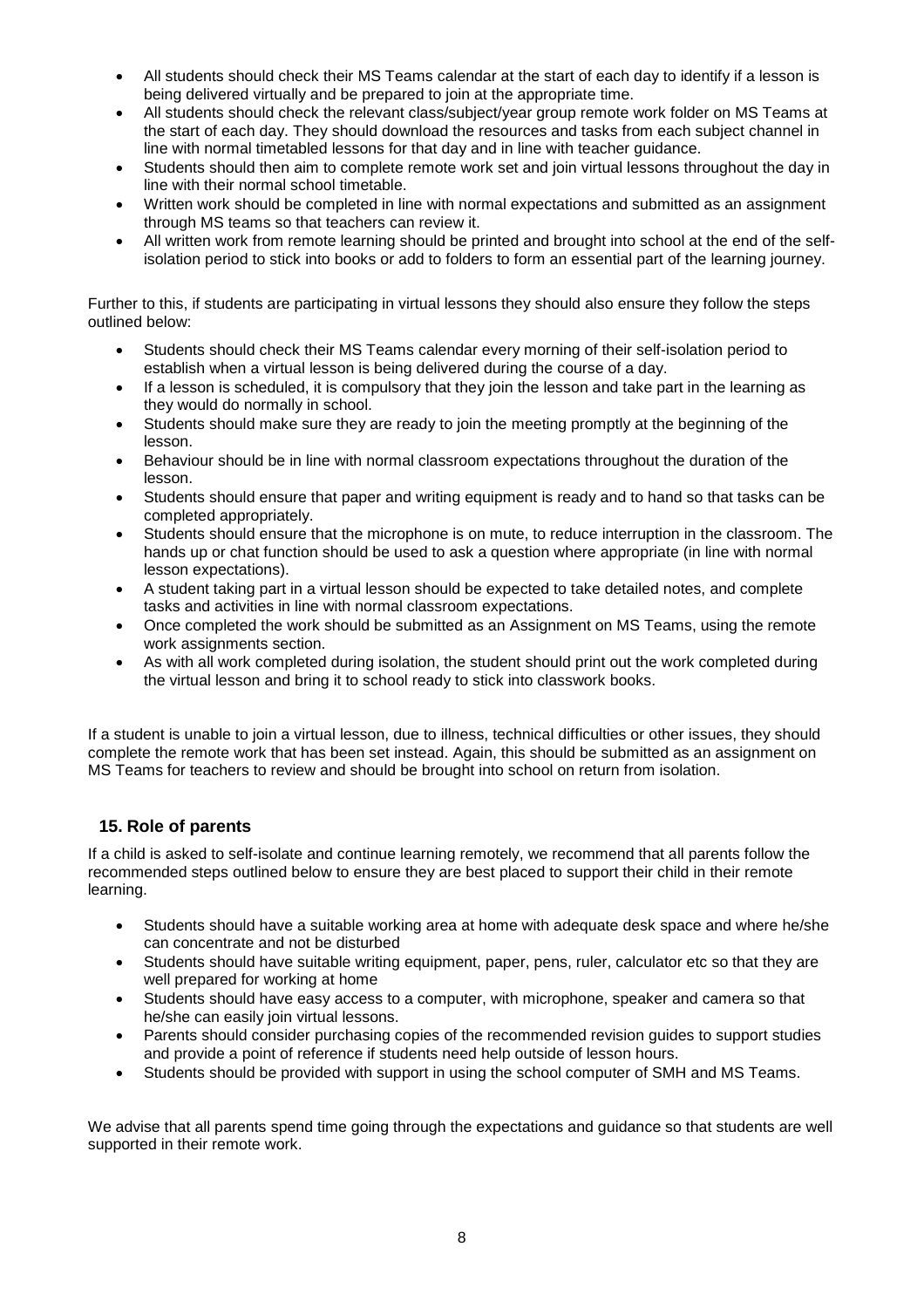## **16. Monitoring and quality assurance**

We believe in a range of monitoring exercises to generate a collaborative culture of whole school improvement. The purpose of monitoring our blended curriculum provision is to collect specific evidence about the success of remote work and its impact on student progress. This information can then be used to further develop our blended curriculum offer.

Monitoring of our blended learning offer can come through a range of different reviews:

- using the MS Teams insights function to track student engagement and attendance
- staff and student voice/surveys to identify the successes and areas for development
- collaborative reviews of remote work to identify models of best practice and share with the school community.
- monitoring reviews of virtual lessons to identify successes and areas for development

## **17. The role of other stakeholders.**

- $\checkmark$  Parental, student and staff surveys will be used to collate opinion and evaluate our practice.
- Governors are responsible for monitoring the approach to the school's blended curriculum policy to ensure that the quality of education remains the highest of standards. Termly presentations are shared with governors to review the blended curriculum offer and share action plans for improvement.

## **18. Training and development**

In order to further support the development of our blended curriculum and our provision of remote work, a focus of CPD for this academic year will be based on the innovative use of technology to support teaching and learning. Specific training will be provided through:

- Teacher learning Communities
- Whole Staff technology training
- Weekly sharing of top tips through the staff notices
- Termly sharing of new strategies and best practice models through the teacher toolkit

Each CPD opportunity is supported with an opportunity for teachers to give feedback and identify their own training needs to further support improvement moving forwards.

An MS teams virtual helpdesk is available for all staff with helpful video clips and tutorials on how to use all functions of MS teams.This also provides a supporting toolkit showing best practice remote work. This references how to organise the work, how to set independent tasks as well as models of good independent tasks and project work.

## **19. Links with other policies**

This policy is linked to our:

- **Behaviour policy**
- Safeguarding policy
- Working from home policy
- Data protection policy and privacy notices
- Home-school agreement
- E-Safety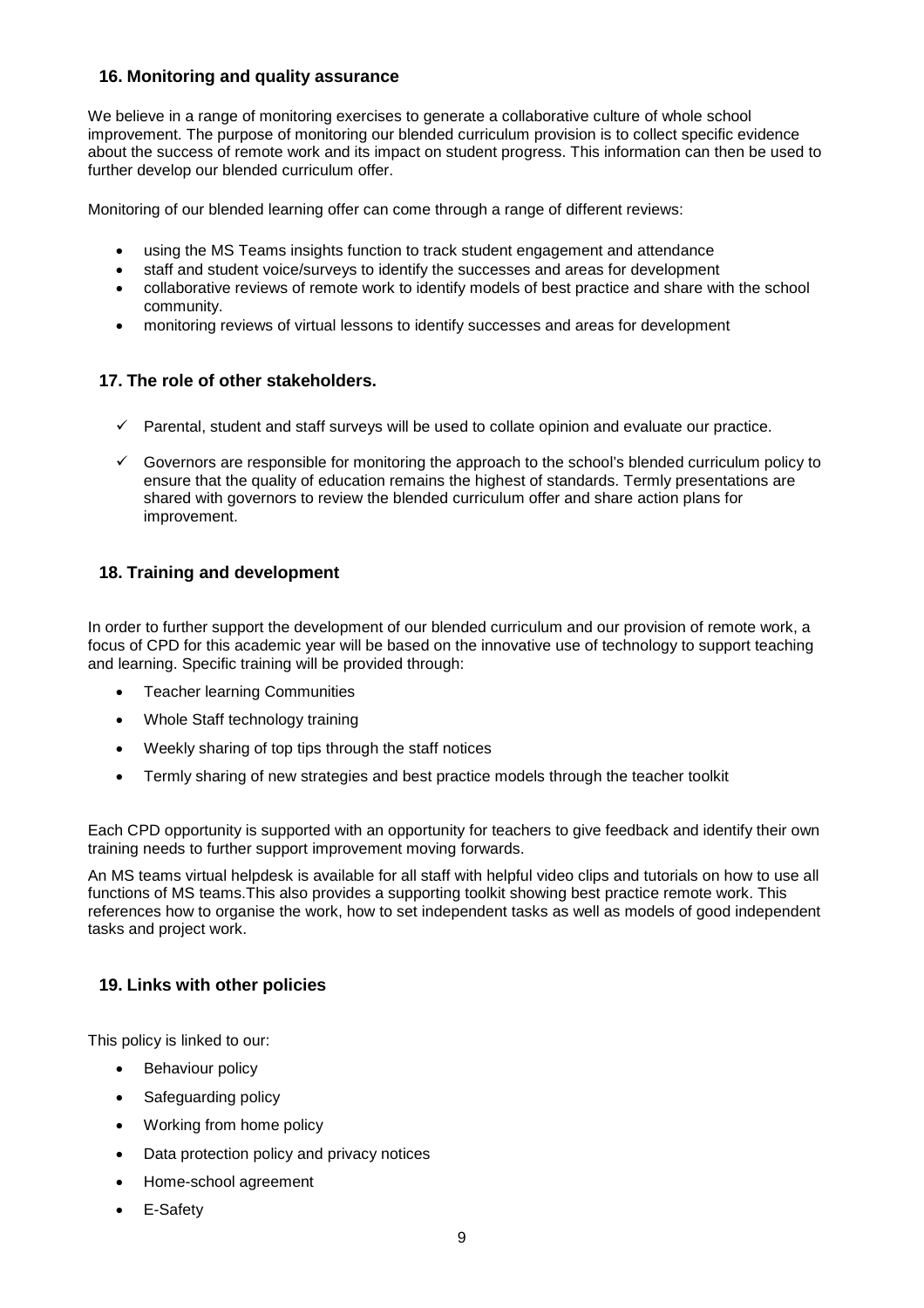- Internal assessment policy
- Teaching and learning policy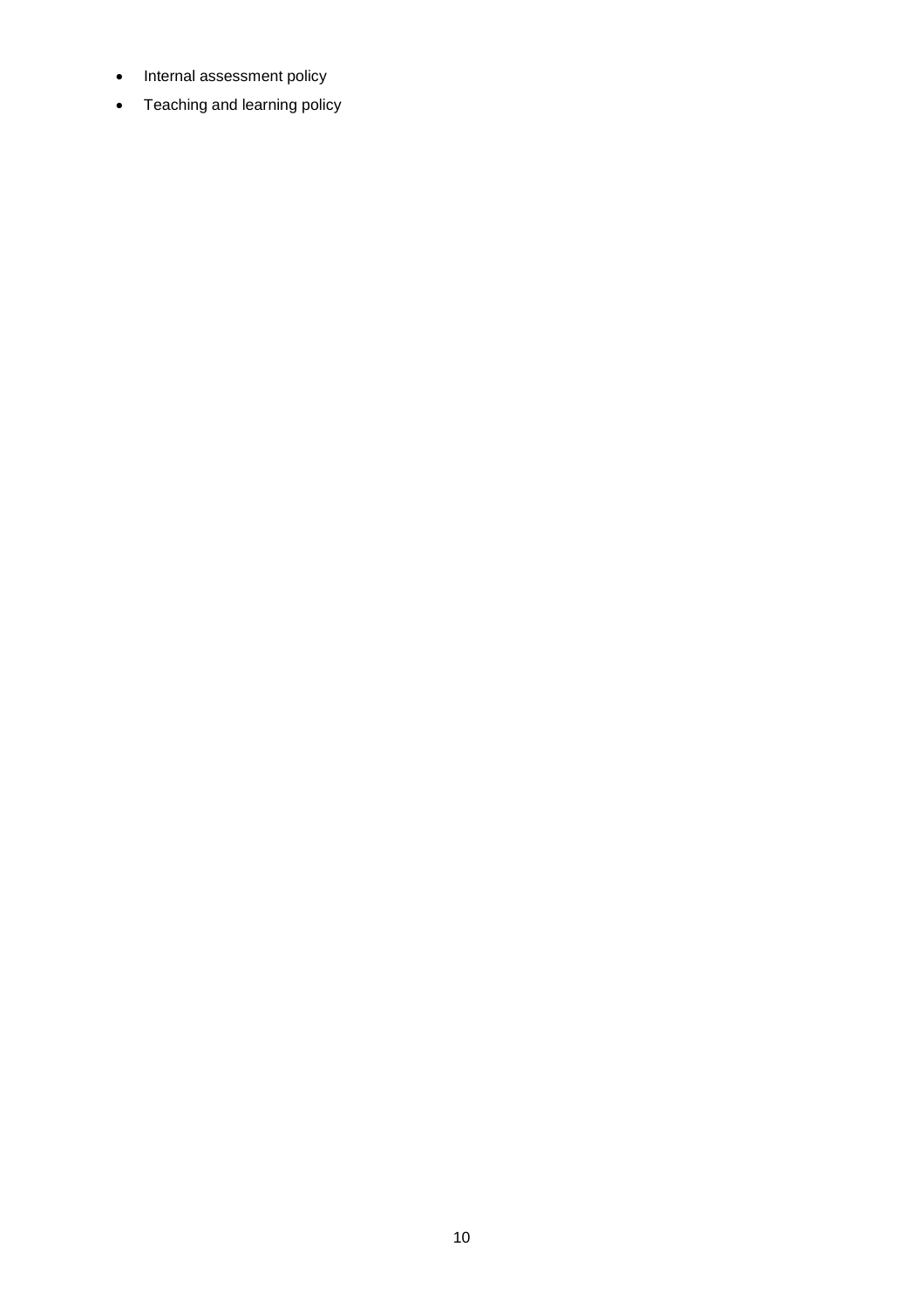## **Appendix 1 Guidance for the subject teacher.**

#### **If you are a self-isolating subject teacher leading live virtual lessons from home (KS4 and year 9 lessons to be prioritised), you should do the following:**

1.) Plan and prepare a suitable, easily adaptable virtual lesson in line with curriculum sequence and normal school timetable. The lesson should have clearly labelled titles, learning objectives, starter tasks, and a range of learning activities in a clearly set out PowerPoint, similar to the example below:

| Lesson Title: What makes the earth move?                                                                                                                                                                                                                                                                                         |                                                                                                                                                                                                                                         | 10/03/2020                                                                                                                                             |  |  |  |  |
|----------------------------------------------------------------------------------------------------------------------------------------------------------------------------------------------------------------------------------------------------------------------------------------------------------------------------------|-----------------------------------------------------------------------------------------------------------------------------------------------------------------------------------------------------------------------------------------|--------------------------------------------------------------------------------------------------------------------------------------------------------|--|--|--|--|
| Lesson Objective: Understand how the earth's crustal plates move and<br>how this creates tectonic hazards.                                                                                                                                                                                                                       |                                                                                                                                                                                                                                         |                                                                                                                                                        |  |  |  |  |
| Useful website:<br>https://www.bbc.co.uk/bitesize/guides/zyhv4wx/revision/1<br>Your task (all):<br>Explain what happens at the following plate boundaries:<br>Destructive<br>Constructive<br>Conservative<br>Collision.<br>For each plate boundary, draw clearly labelled diagrams and write a description in<br>vour own words. |                                                                                                                                                                                                                                         | Think about: Why has the artist drawn the<br>world like this?<br><b>Honours Thinking: Which</b><br>tectonic hazard poses the<br>greatest risk and why? |  |  |  |  |
| Additional task (green and black):<br>Locate a range of examples of different plate boundaries on a map<br>٠<br>Provide examples of the type of hazards happening for each different plate<br>boundary                                                                                                                           | Success criteria:<br>Clearly drawn diagrams (in pencil)<br>✓<br>All diagrams labelled<br>Explanations are clear and concise<br>✓<br>Key words are used<br>✓<br>Green/black flight path:<br>Examples from a range of countries are given |                                                                                                                                                        |  |  |  |  |

- 2.) Ensure the lesson format includes the following:
	- 1 slide briefly summarising the lesson and activities for the cover teacher
	- 1 slide with your seating plan copied onto it
	- 1 slide with your starter activity. This should require no resources and should last 5-10 minutes for students to independently do in silence. This is the cover teachers designated opportunity to connect with you via live stream after settling the class in the correct seating plan
- 3.) Ensure that assessment calendars are closely followed and revision tasks are set in line with the normal subject assessment calendar.
- 4.) Mark and assess the classwork accordingly, in line with subject/whole school expectations and organise for work to be handed in, collected and returned.
- 5.) Ensure that teachers covering your lesson are well informed and are linked to the correct MS team to join the meeting and access the lesson resources.
- 6.) Liaise with HOD or other supporting teachers to ensure exercise books and additional resources are in the correct place for each lesson.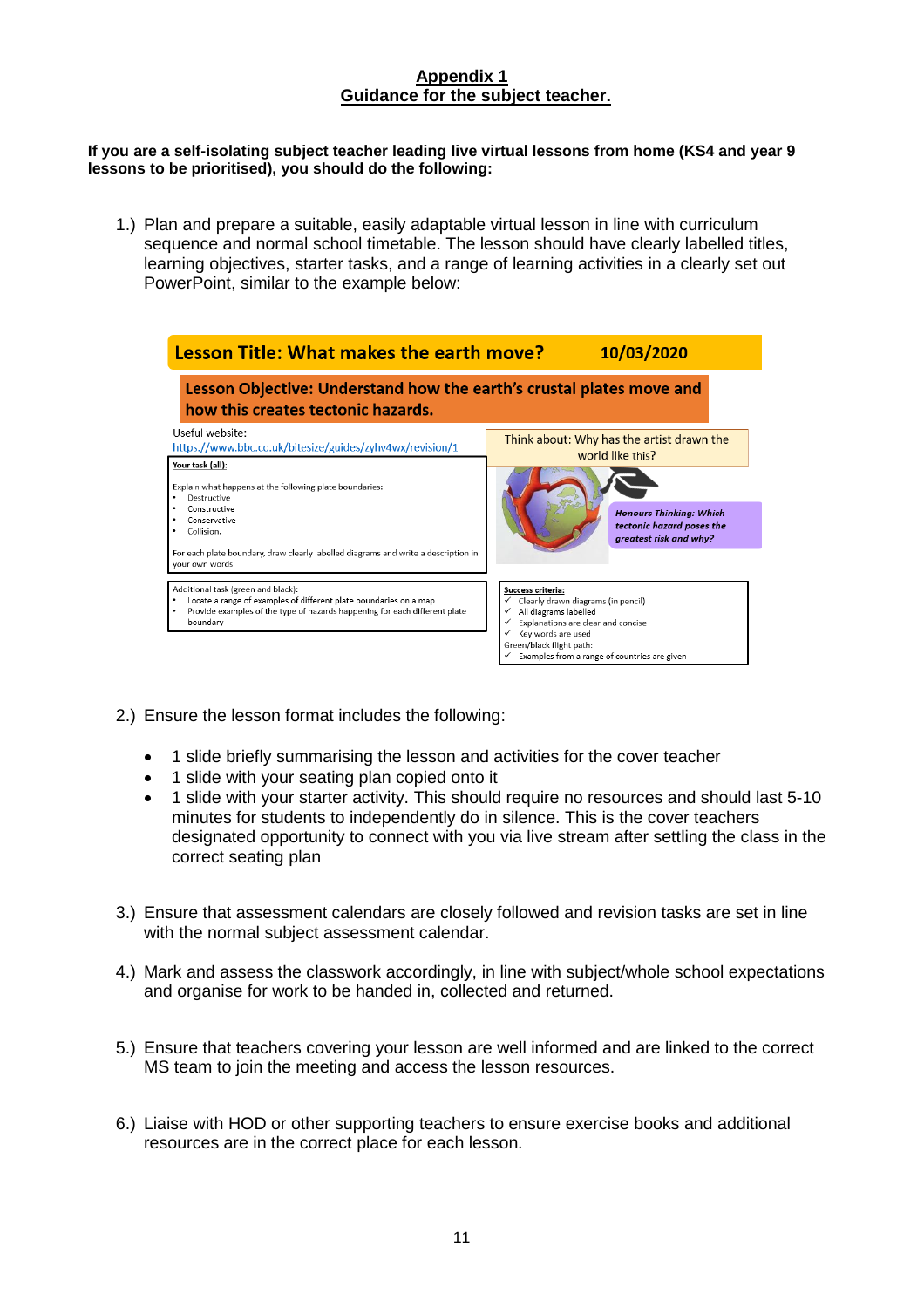- 7.) Take control of instruction as soon as you are connected and live. Explain each slide and task and lead on all areas of the lesson that involve subject specialist knowledge. Use this opportunity to engage students with interactive activities and targeted questioning.
- 8.) Ensure that lesson PowerPoints are adaptable and easy to follow should the virtual delivery not work. Although this is unlikely, you should always be prepared for this as technology/sound etc can sometimes fail. The lesson must be easy to follow if a cover teacher needs to deliver it without your expertise on the subject.
- 9.) Aim for minimal printed resources. If resources are needed, they should be emailed to Linda/department HOD 2 days in advance clearly stating which building its needed in and stored in an easy to find place like your department pigeon hole. You must cc your Line Manager/Head of Dept so they are aware and able to support in school. If you know who the cover teacher is for the specific lesson, include them too.

#### **If you are a self-isolating subject teacher setting remote cover work from home you should do the following:**

- 1.) Plan and prepare a suitable, easily adaptable lesson in line with whole school cover expectations. The slides should include a class seating plan, learning objectives, starter tasks, and a range of learning activities that a cover teacher can easily follow.
- 2.) Ensure that teachers covering your lesson are well informed and are linked/invited to join the correct MS Team to access the lesson and resource. Resources should also be saved in the cover folder in T Docs where possible.
- 3.) Liaise with HOD or other supporting teachers to ensure resources and exercise books are in the correct place for each lesson.
- 4.) Ensure that assessment calendars are closely followed and revision tasks are set in line with the normal subject assessment calendar.
- 5.) Mark and assess the classwork accordingly, in line with subject/whole school expectations and organise for work to be handed in, collected and returned.
- 6.) Aim for minimal printed resources. If resources are needed, they should be emailed to Linda/department HOD 2 days in advance clearly stating which building its needed in and stored in an easy to find place like your department pigeon hole. You must cc your Line Manager/Head of Dept so they are aware and able to support in school. If you know who the cover teacher is for the specific lesson, include them too.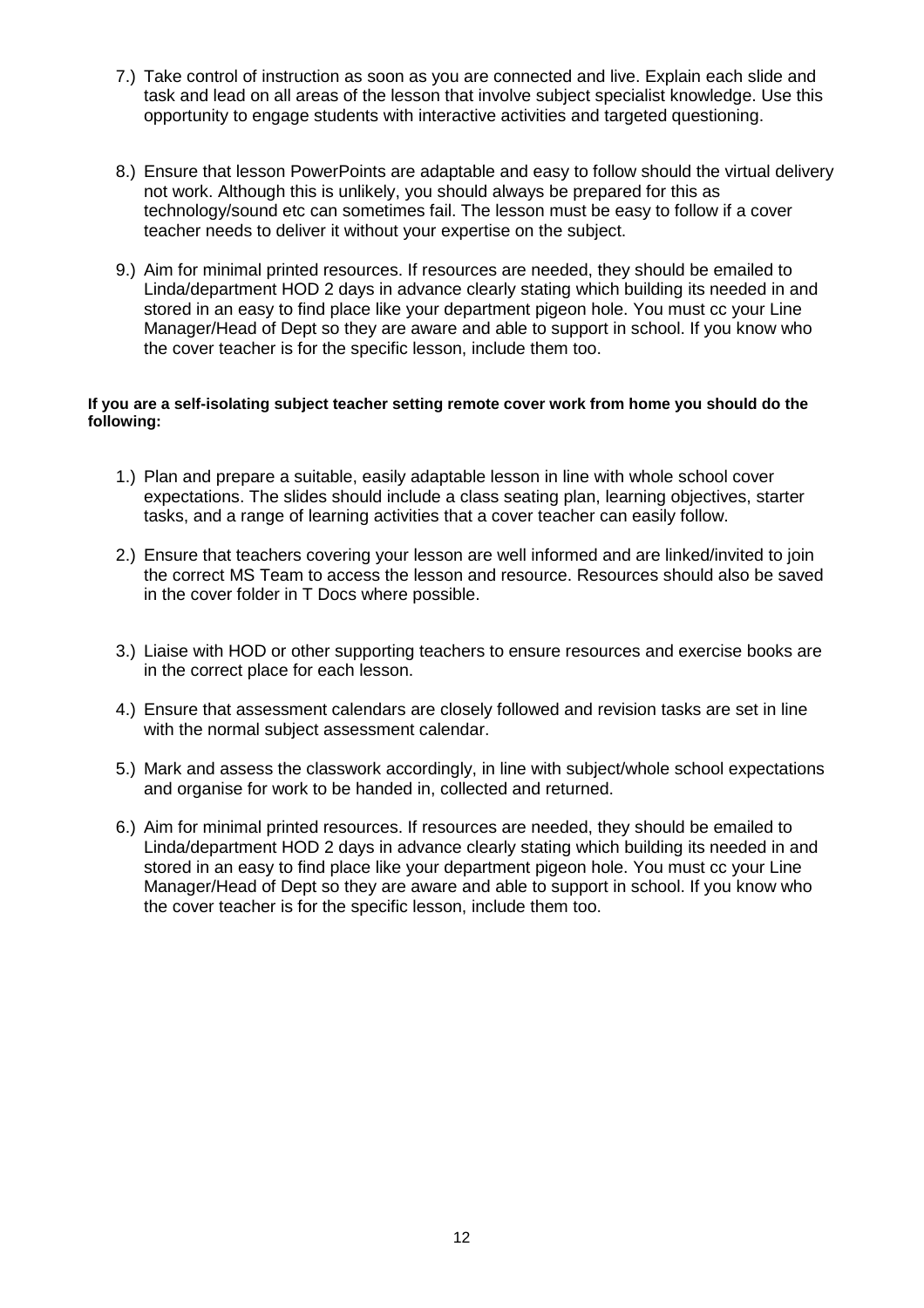## **Appendix 2**

#### **Guidance for the cover teacher:**

#### **If you are a cover teacher supporting the delivery of a live virtual lesson (priority for KS4 and year 9 lessons) you should do the following:**

- 1.) Collect a camera from lower or upper reception prior to the lesson and set up in the classroom.
- 2.) Ensure microphone, sound, camera and whiteboard are working effectively.
- 3.) In the event of a problem, for example if the camera/microphone/sound doesn't work, contact AA On Call and AA IT stating which classroom you are in and the issue.
- 4.) Collect students from line up at the correct time. It's your responsibility to check bubble/staggered times
- 5.) Bring the class in, put the seating plan on the board, get students in the correct seat. This is important due to our internal Track and Trace system.
- 6.) Take the register on arrival to the lesson on SIMS
- 7.) Once students are settled, open the lesson ppt and get the students started on the starter activity. While they are doing this, open your MS Teams calendar or the conversations section of the Team to begin connecting with the teacher.
- 8.) Handover to the class teacher on MS Teams
- 9.) Control class behaviour ensuring all students are listening and engaged, support with targeted questioning, help answer any questions, liaise with the subject teacher where necessary to ensure smooth delivery of the lesson.
- 10.)Monitor quality and quantity of work, check on QMS
- 11.)Facilitate questioning where it is required.
- 12.)End meeting and collect in work as required.
- 13.)In the event of technology failing, deliver the lesson to the best of their ability, using the resources/PowerPoint provided by the class teacher.

#### **If you are a cover teacher supporting the delivery of remote cover work set by a class teacher (mainly for KS3 lessons) you should do the following:**

- 1.) Open the correct cover lesson from MS teams/TDocs AACover.
- 2.) Collect students from line up at the correct time. It's your responsibility to check bubble/staggered times
- 3.) Bring the class in, put the seating plan on the board, get students in the correct seat. This is important due to our internal Track and Trace system.
- 4.) Take the register on arrival to the lesson on SIMS
- 5.) Deliver the lesson to the best of their ability, using the resources/PowerPoint provided by the class teacher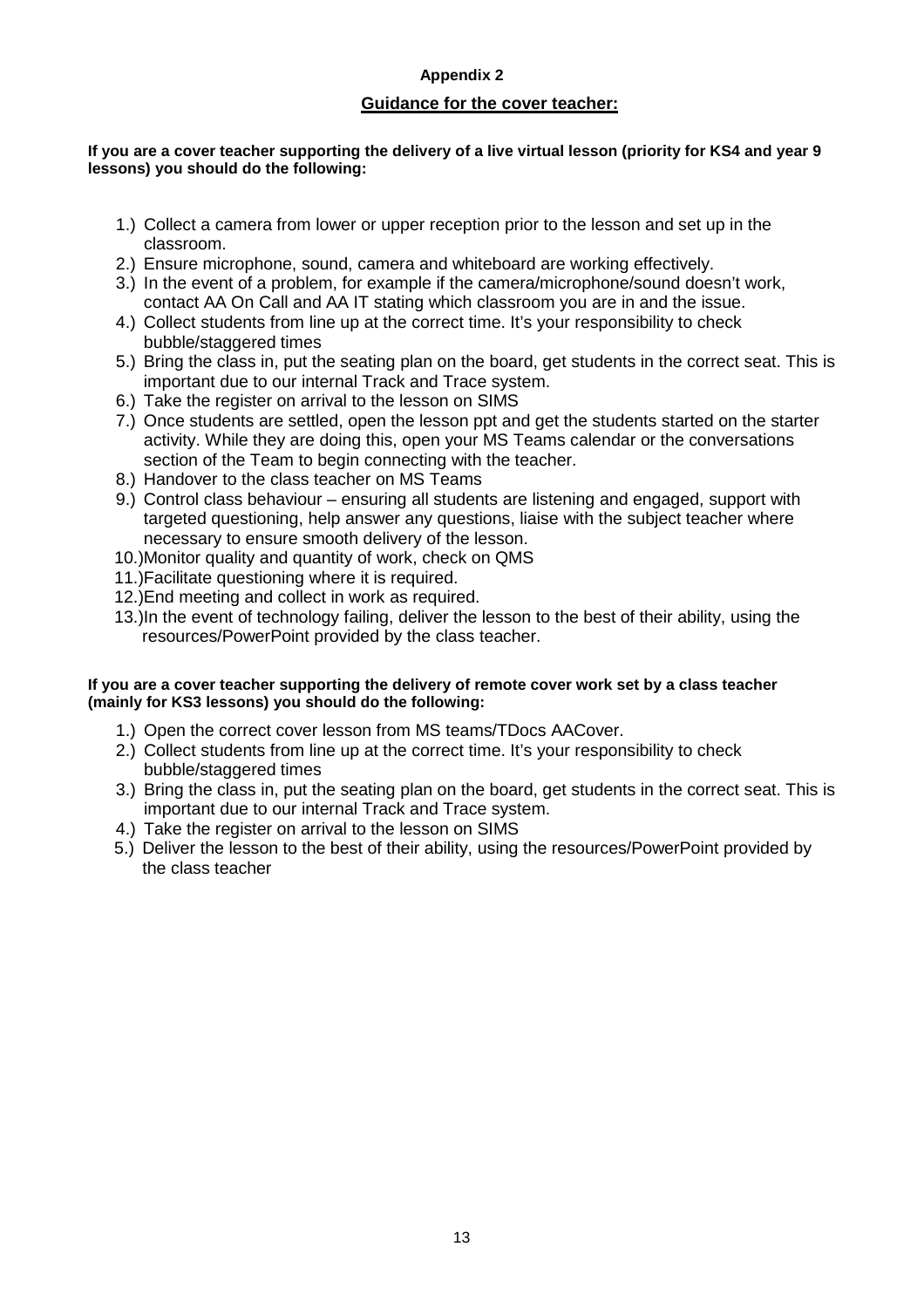#### **Appendix 3: How to organise your cover for the isolation period**

As self-isolation may require a few days or weeks' worth of cover, you will be expected to keep your cover work centrally organised, using your own personal 'Cover Team' that can be used by anyone delivering your lessons.

This means:

• Creating an MS Team group to store all your lessons in an organised space. Include your Line manager/Head of Department and AA Cover, for example:



• In this team, in the 'Files' section, add your lessons in an organised, clearly label folder for each lesson, for example:



#### **Scheduling your lessons:**

Schedule your virtual lesson 'meetings' beforehand, in correspondence with your school timetable. Meetings should be scheduled including the Team where your work is stored (from the step above).

1.) To do this press the incon in the top right hand side of your Team:

|                                          | © Team                  | őι |  |
|------------------------------------------|-------------------------|----|--|
|                                          | □4 Meet now             |    |  |
|                                          | iii] Schedule a meeting |    |  |
| 2.) Then press 'Schedule a meeting'<br>. |                         |    |  |

Ŭ

3.) Then select the time/date of your lesson: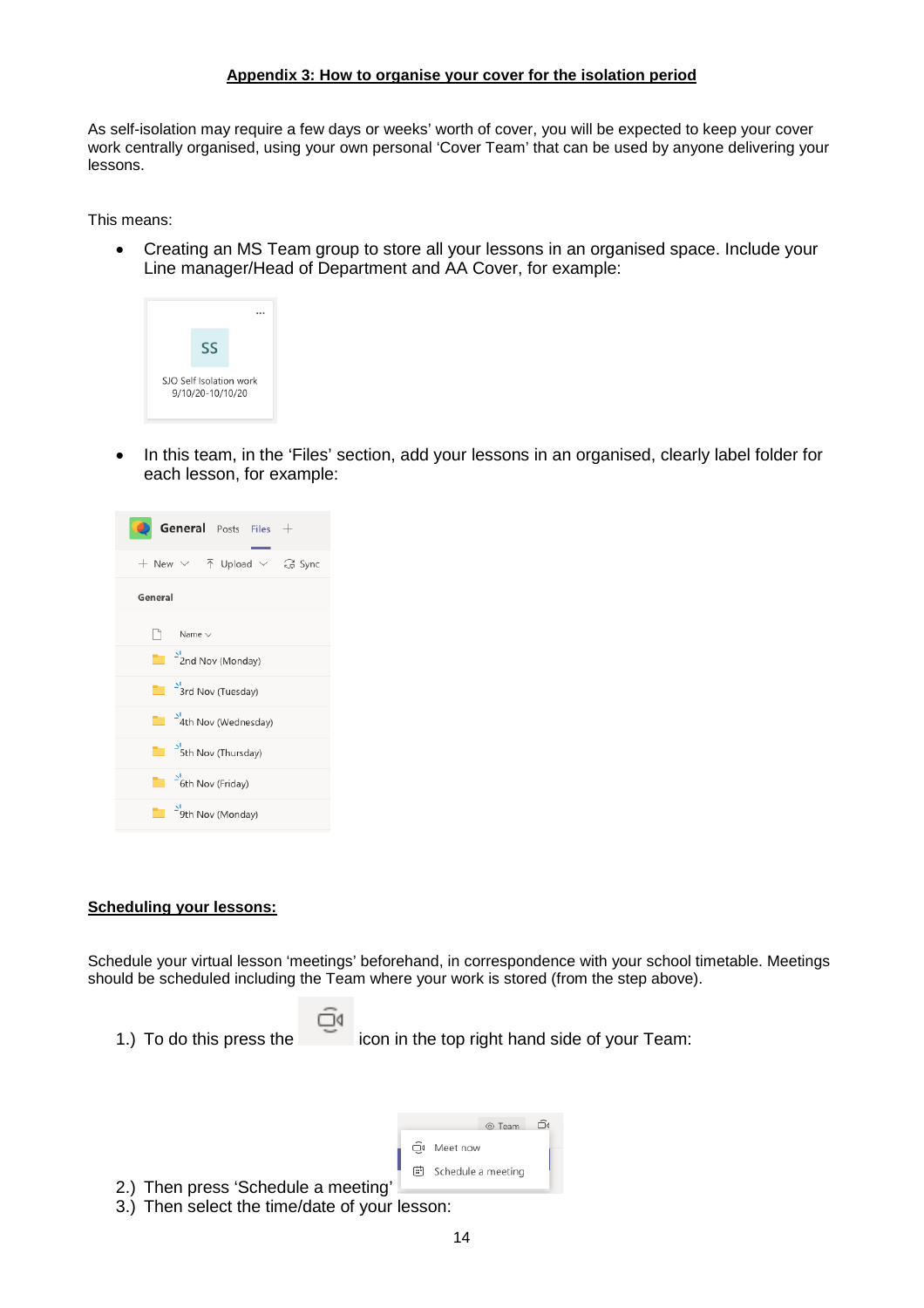| ⊕                                                               |                                              | New meeting Details Scheduling Assistant                                             |            |  |  |  |
|-----------------------------------------------------------------|----------------------------------------------|--------------------------------------------------------------------------------------|------------|--|--|--|
| Time zone: (UTC+00:00) Dublin, Edinburgh, Lisbon, London $\vee$ |                                              |                                                                                      |            |  |  |  |
| 0                                                               | Add title                                    |                                                                                      |            |  |  |  |
| $\stackrel{\circ}{=}$                                           | Add required attendees                       |                                                                                      | + Optional |  |  |  |
| 曲                                                               | Oct 22, 2020                                 | 7:30 PM<br>$\sim$                                                                    |            |  |  |  |
|                                                                 | Oct 22, 2020                                 | 8:00 PM<br>30m<br>All day<br>$\checkmark$                                            |            |  |  |  |
| C                                                               | Does not repeat<br>$\checkmark$              |                                                                                      |            |  |  |  |
| 冒                                                               | SS MBI CRU > General                         |                                                                                      |            |  |  |  |
| $\circledcirc$                                                  | Add location                                 |                                                                                      |            |  |  |  |
| Έ                                                               | R<br>$T$ U $\subseteq$ I $\forall$ A $\land$ | $\equiv$<br>$T_{\cdot\cdot}$ $\cdot=$<br>Paragraph $\vee$<br>;≕<br>$\rightarrow$ $=$ | ,,<br>     |  |  |  |

When completed, your calendar should look like the example below, completed with all your lessons for the week when isolating:



Once the daily cover e-mail has been shared in the morning, you will be expected to add the teachers covering your lesson into your team, or e-mail them the link to join. If you know who the cover teacher is in advance, add them to the group before the day so they can view the resources. Line Managers and HODs are responsible for overseeing this.

#### **How to start the lesson:**

In order for the virtual lesson to begin, you will need to Sharing your screen:



• After starting the virtual meeting, click  $\mathbf{r}$  to begin sharing your screen

- Avoid sharing your 'Desktop'. Instead, open your lesson PowerPoint, then click on your ppt under the 'Window' section
- This means:
	- $\triangleright$  The visuals on the board will be better quality than sharing your Desktop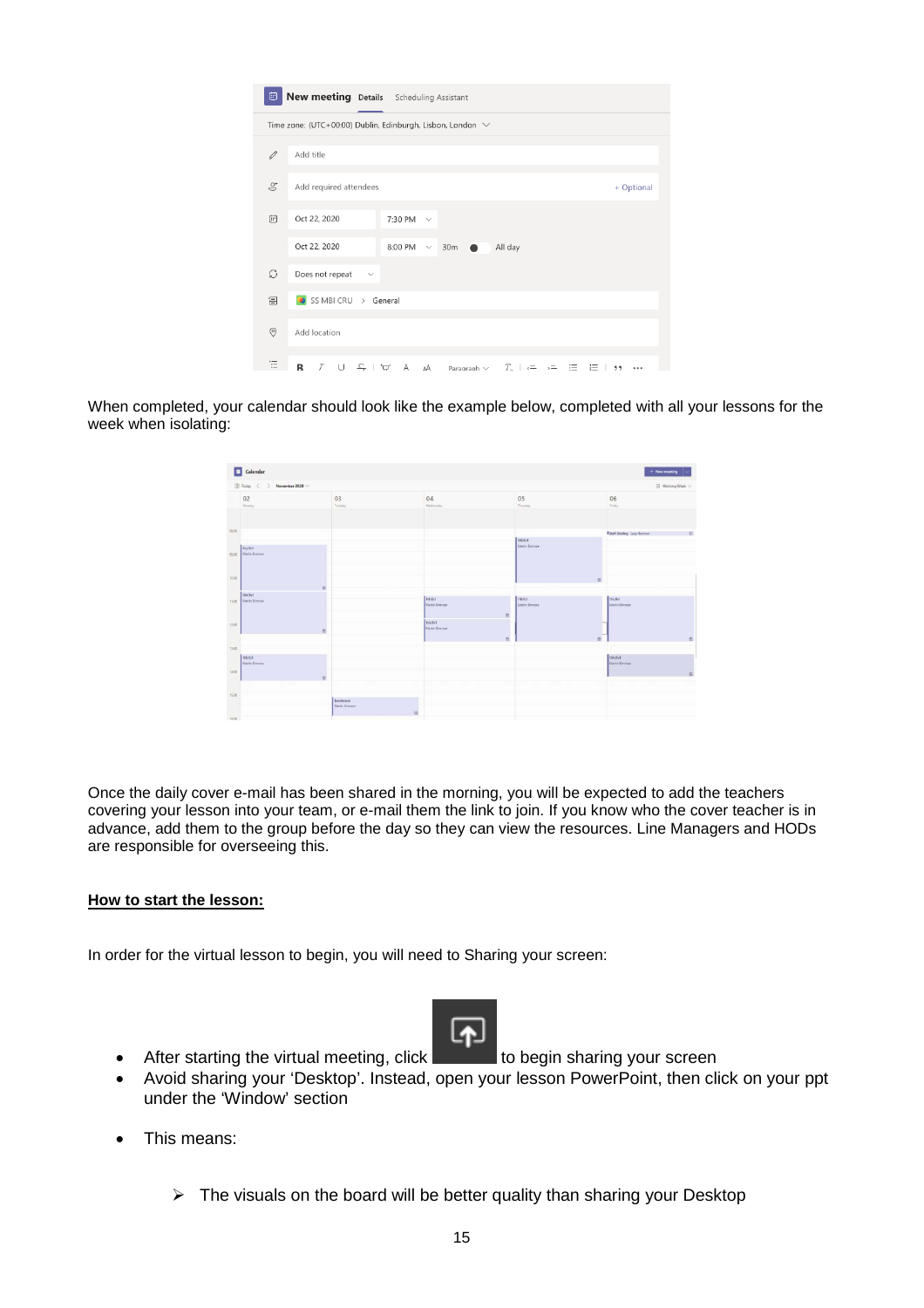- $\triangleright$  Your camera or microphone can be disabled if desired at points, for example, whilst students are completing a silent activity or if your doorbell rings or an emergency at home arises
- $\triangleright$  If you have embedded video links on your slides, the cover teacher in class can open it without you needing to send it to them separately. If you were to play these from home, the sound may not work in class or the video may lag in time
- $\triangleright$  It means the cover teacher can go back and forth on your slides if needed. It gives them more control in class.



### **Safeguarding: Ending the meeting:**

The person who organised the meeting or is first to open the meeting must be the one to end the meeting.

- At the end of the meeting, close the meeting properly to ensure we cannot reconnect with the member of staff at home.
- DO NOT end the meeting by pressing the red telephone button. This is the equivalent of walking away from someone during a physical conversation. This does not technically end the meeting.



• Instead, press the ellipses (three dots '…') then press 'End meeting'

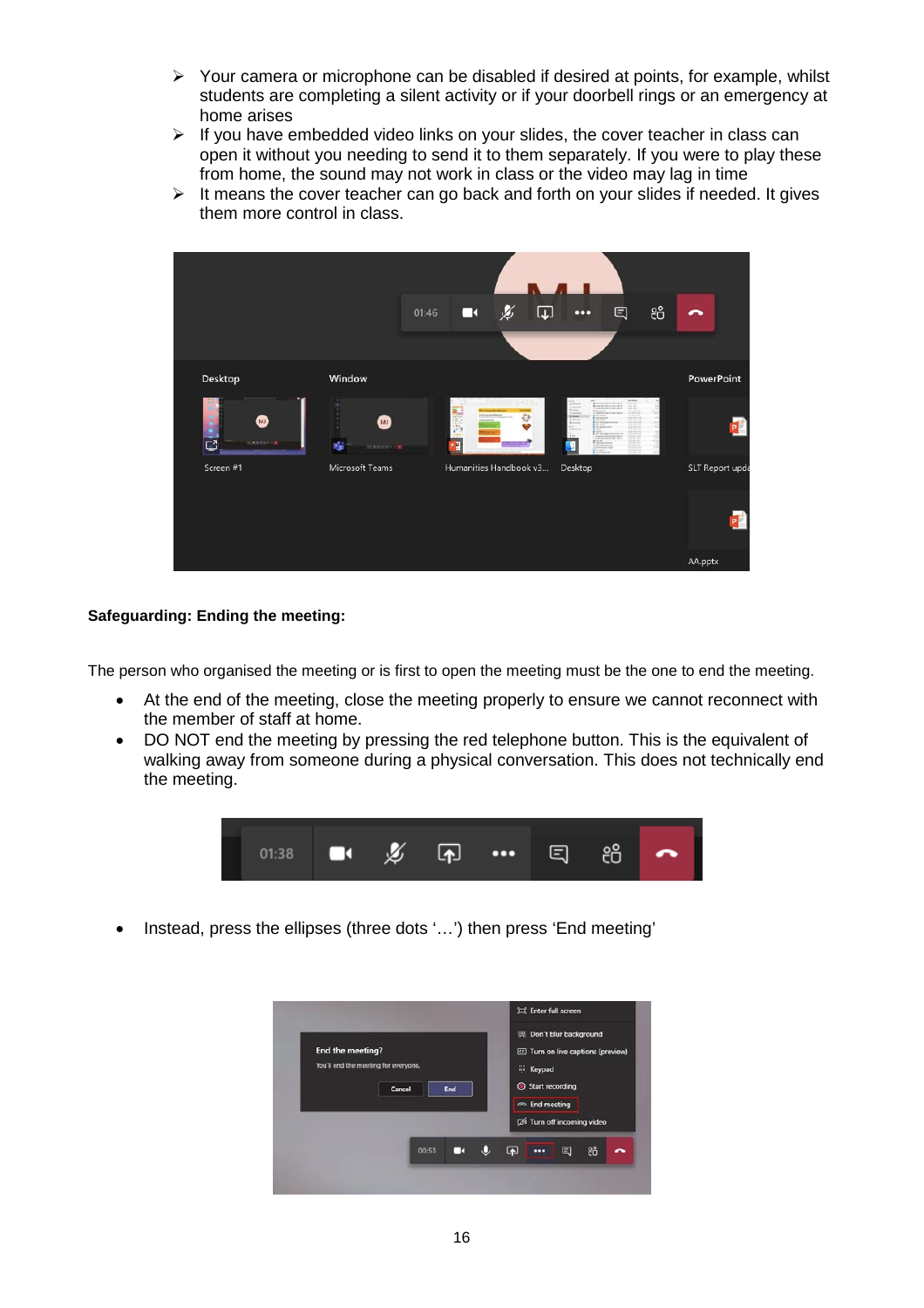#### Appendix 3

#### **Guidance for parents**

## **Parental Update on the blended Curriculum**

Over recent weeks, there have been a number of confirmed cases of COVID-19 across the school community, affecting different year groups, and leading to groups of students and staff having to self-isolate for 10 to 14 days.

It therefore feels like a sensible time to provide an update on our comprehensive blended curriculum model and to share what we have put in place to ensure that all students both in lessons and self-isolating at home remain on track in their curriculum learning.

To support the constantly changing circumstances, we now have a fully developed blended curriculum model where students can be taught at home through a range of different learning experiences that mirror the normal school timetable. For example, if a student has been asked to isolate for 10-14 days they could be asked to complete remote work that has been set on MS Teams or attend a virtual lesson that is being live streamed from a teacher in school.

Across the course of this half term, we have adapted our blended curriculum offer through careful planning and guidelines for both students and staff to ensure that high standards of teaching and learning are prioritised as well as the health and safety of all members of our community.

Regardless of whether learning in school or from home, we are striving to ensure that:

- $\checkmark$  The curriculum remains on track for all students both in school and at home
- $\checkmark$  Subject specialist teachers are leading lessons to provide expert knowledge wherever possible
- $\checkmark$  All students are engaging with lessons every week in line with their normal timetable
- $\checkmark$  Interactive learning experiences are made possible to engage and motivate students
- $\checkmark$  Homework continues to be set and marked in line with the normal school calendar
- $\checkmark$  All students are assessed in line with subject assessment calendars
- $\checkmark$  All students are being challenged/supported when work is not done
- $\checkmark$  Student work is marked, and feedback is given by class teachers

## **How does our blended curriculum model work?**

#### **If a small group of students are sent home/asked to remain at home and work remotely the following steps are taken by subject teachers to ensure that the delivery of the curriculum remains on track:**

- Curriculum work is set in the form of remote learning via MS Teams for each subject/year group each week. This work is commensurate with the normal number of lessons a student would receive in school during that week. This remote work is uploaded onto MS Teams by 9am on Monday morning. Students are expected to complete this work during their normal timetabled lesson and submit it as an 'Assignment' on MS Teams.
- Virtual lessons are taught as far as is possible, in line with the timetable to secure interactive teaching. In most circumstances this is live streamed from a teacher in their normal classroom, but on occasion this has also been live streamed from a teacher also isolating at home.
- Interactive teaching strategies are being used to enhance remote lessons, where virtual lessons are not possible to enable an interactive approach to teaching. For example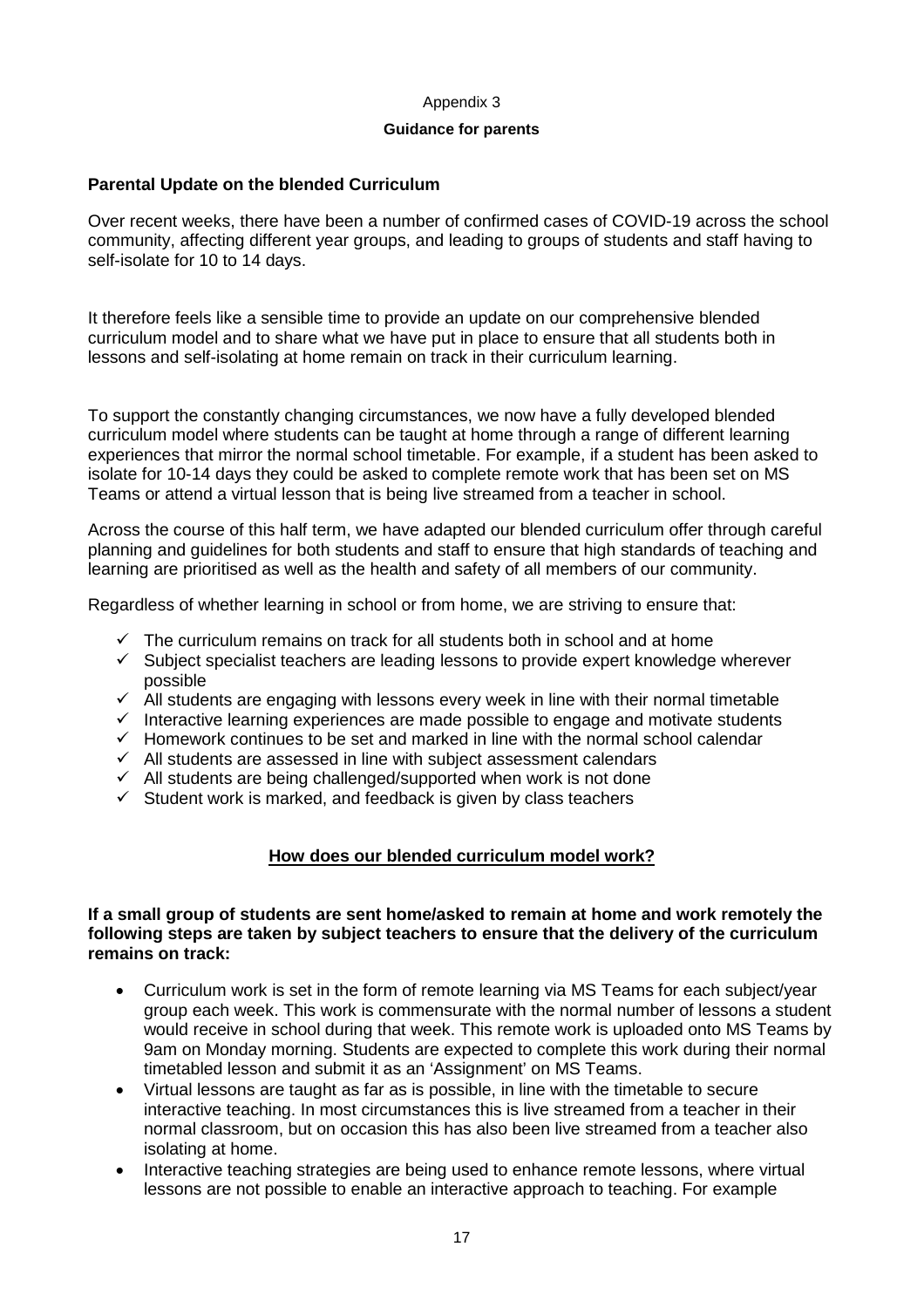embedding voice notes onto PowerPoint slides to provide clear guidance to students and better support their understanding of the work they are completing.

**If a half/whole year group or bubble of students are requested isolate or to remain at home and work remotely the following steps would be taken to ensure that the teaching of the curriculum remains on track:**

- Remote learning work is set using MS Teams for the first day of self-isolation, to enable teachers to prepare virtual lessons accordingly. Tasks should be submitted by students on MS Teams 'Assignments' and the work should be marked by the class teacher and returned as normal.
- On the second day of isolation, where possible, lessons are taught virtually on MS Teams, in line with the timetable. Teachers usually teach from their normal classroom and live stream to students self-isolating at home (whilst also teaching to students in classrooms where necessary).

**If a child is self-isolating but also unwell, they would not be expected to participate in a virtual lesson. They may wish to complete the remote work set as soon as they are feeling better to keep on track with their learning.**

## **When might virtual lessons not be appropriate?**

Although our ambition is to provide as many virtual lessons as possible, this is sometimes not appropriate or possible. For example, if a teacher is unwell or not in school for personal reasons, they will not be expected to lead virtual lessons, but instead will be asked to set normal remote cover work.

Additionally, if there are technical problems which do happen from time to time, it may not be possible for a remote lesson to run, in which case self-isolating students should continue to complete the remote work that has been set on MS Teams.

Other circumstances may also mean that the lesson itself is not suitable to be delivered virtually and class teachers use their professional judgement to make this decision based on the learning activities that need to be completed during the course of the lesson.

## **What is the expectation for students?**

In order to ensure that virtual lessons and remote work are completed to the highest possible standards, students should follow the below guidelines to ensure that they are working in line with our whole school expectations:

- All students should check their MS Teams calendar at the start of each day to identify if a lesson is being delivered virtually and be prepared to join at the appropriate time.
- All students should check the relevant year group remote work on MS Teams at the start of each day. They should download the resources and tasks from each subject channel in line with normal timetabled lessons for that day.
- Students should then aim to complete remote work set and join virtual lessons throughout the day in line with their normal school timetable.
- Written work should be completed in line with normal expectations and submitted as an assignment through MS teams so that teachers can review it.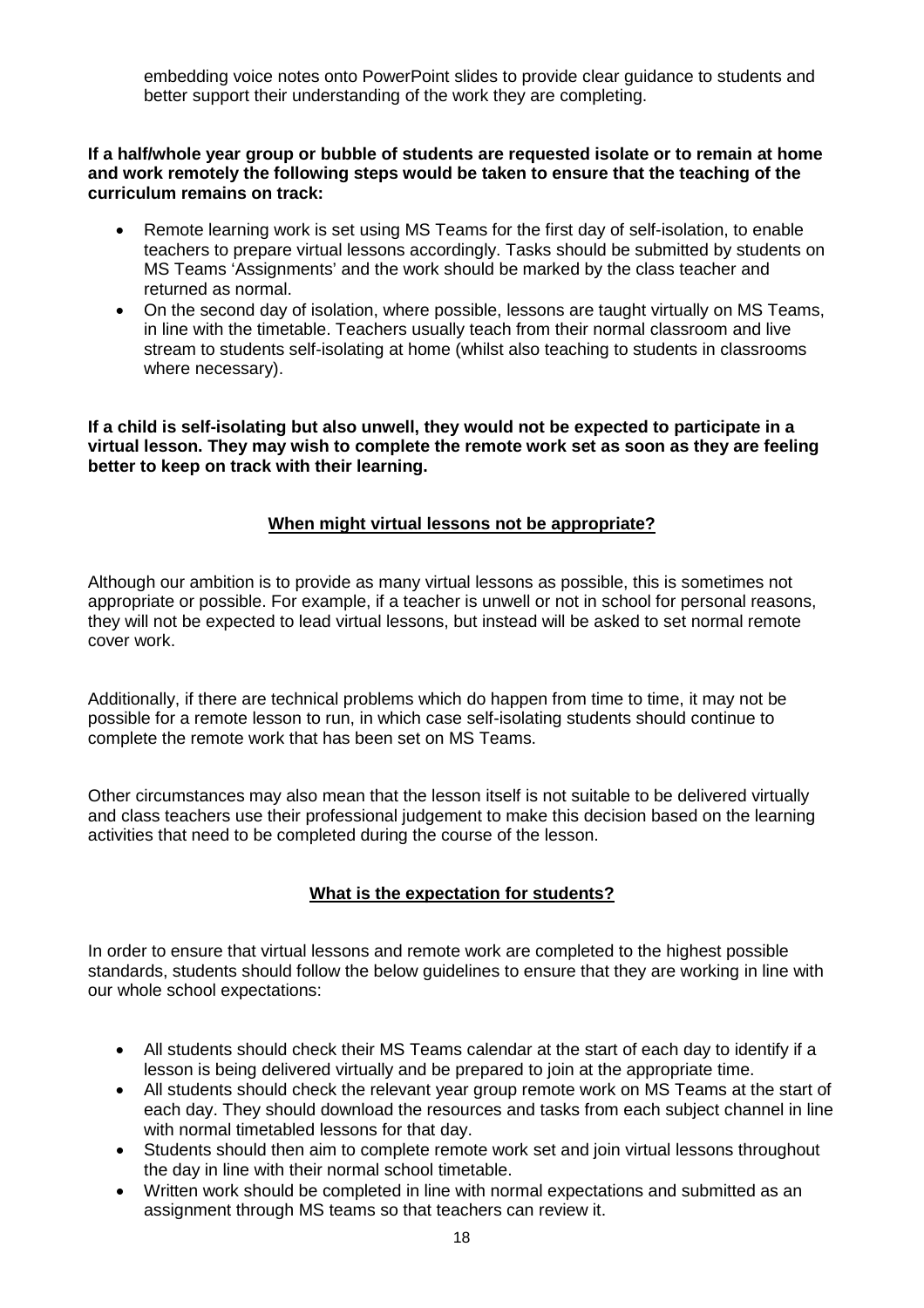• All written work from remote learning should be printed and brought into school at the end of the self-isolation period to stick into books or add to folders to form an essential part of the learning journey.

Further to this, if students are participating in virtual lessons they should also ensure they follow the steps outlined below:

- Students should check their MS Teams calendar every morning of their self-isolation period to establish when a virtual lesson is being delivered during the course of a day.
- If a lesson is scheduled, it is essential that they join the lesson and take part in the learning as they would do normally in school.
- Students should make sure they are ready to join the meeting promptly at the beginning of the lesson.
- Behaviour should be in line with normal classroom expectations throughout the duration of the lesson.
- Students should ensure that paper and writing equipment is ready and to hand so that tasks can be completed appropriately.
- Students should ensure that the microphone is on mute, to reduce interruption in the classroom. The hands up or chat function should be used to ask a question where appropriate (in line with normal lesson expectations).
- A student taking part in a virtual lesson should be expected to take detailed notes, and complete tasks and activities in line with normal classroom expectations.
- Once completed the work should be submitted as an Assignment on MS Teams, using the remote work assignments section.
- As with all work completed during isolation, the student should print out the work completed during the virtual lesson and bring it to school ready to stick into classwork books.

If a student is unable to join a virtual lesson, due to illness, technical difficulties or other issues, they should complete the remote work that has been set instead. Again, this should be submitted as an assignment on MS Teams for teachers to review and should be brought into school on return from isolation.

## **What steps can you take to support your child?**

If your child is asked to self-isolate and continue their learning at home, it is advisable to follow the recommended steps outlined below to ensure they are best placed to continue to learn:

- Make sure your child has a suitable working area at home with adequate desk space and where he/she can concentrate and not be disturbed
- Make sure that your child has suitable writing equipment, paper, pens, ruler, calculator etc so that they are well prepared for working at home
- Make sure your child has easy access to a computer, with microphone, speaker and camera so that he/she can easily join virtual lessons.
- Consider purchasing copies of recommended revision guides to support your child's studies and provide a point of reference if they need help outside of lesson hours. (An additional attachment has been sent with this email to remind you of the recommended revision resources. Please note that you will only need to purchase guides relevant for your child's key stage, subject choice and course level, please do speak to your child to confirm this.)
- Have a hard copy of your child's timetable at home so that you know what work they need to be completing and can check in at regular points throughout the day to make sure they are on track.
- Make sure that your child knows their login details for school emails, SMH and MS Teams. Make sure they are working and that your child confidently knows how to use each one.